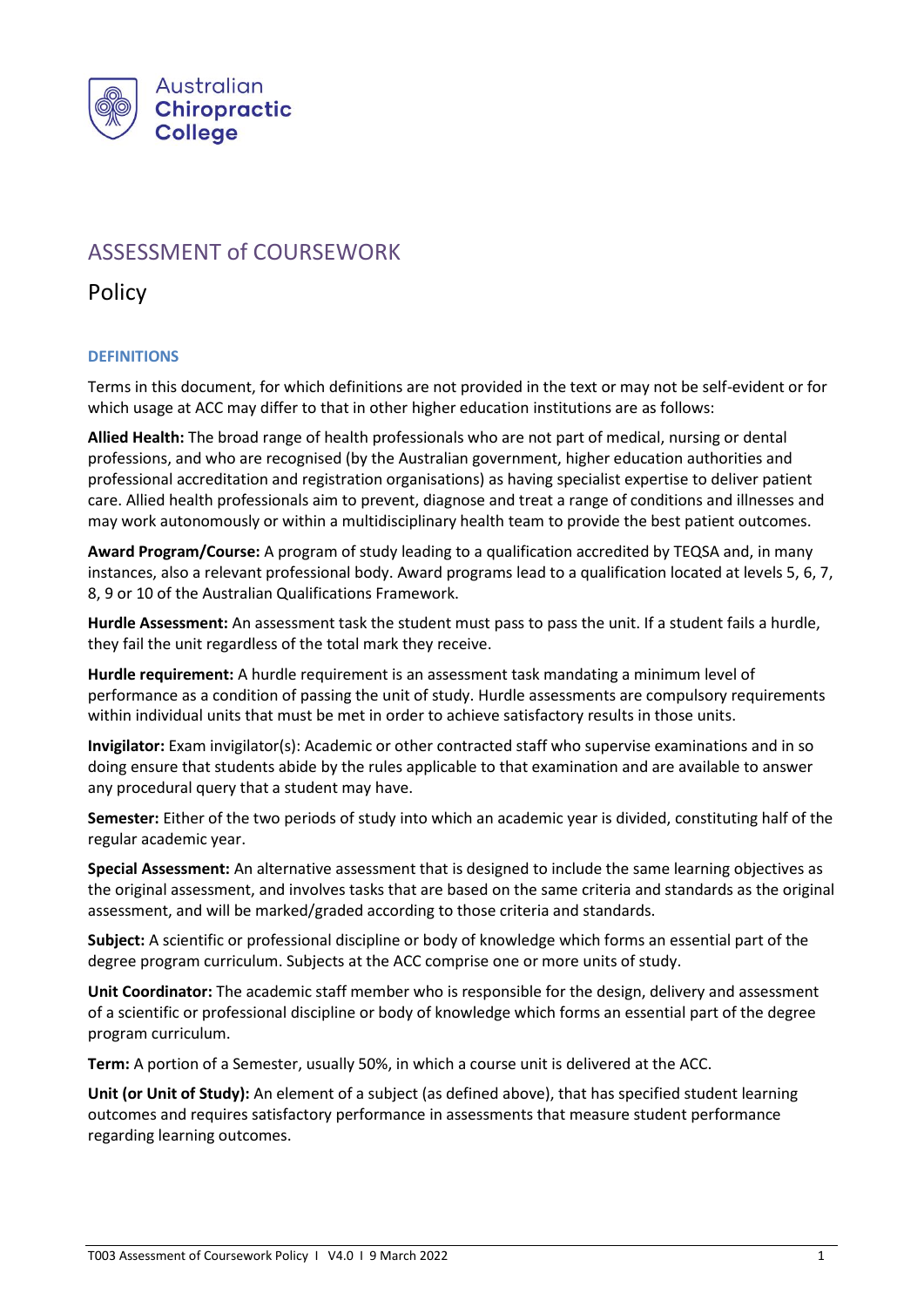#### **PURPOSE**

This policy has been developed to reflect the ACC's commitment to ensuring the quality and appropriate alignment of assessment of students' learning across all units within the Bachelor of Chiropractic and other award programs. The focus is on ensuring authentic assessment of program and unit learning outcomes and graduate attributes, and ensuring that assessment is effective, efficient and student-centred in its design, implementation and review. It is to be read in conjunction with the College's *Examinations Procedure* and *Requests for Extension or Deferment of Assessment Procedure*, which provide detailed guidance to staff and students.

The section titled 'Principles' indicates the framework through which the College approaches the design, implementation and review of assessment tasks and examinations.

The section titled 'Policy' refers to the processes used by the College, which ensure that the demonstration of student knowledge and achievement of learning outcomes are reflected and measured through assessment tasks, including examinations, which are valid, reliable and fair.

#### **SCOPE**

This policy applies to staff and other employees, who are responsible for the development, administration and continuous improvement of assessment and examination of student learning across all units integral to the Bachelor of Chiropractic and other ACC award programs.

The policy applies to students enrolled in the College's Bachelor of Chiropractic and other award programs, who are responsible for familiarising themselves with the details of the policy and procedures (including relevant guidelines) to ensure optimisation of their educational opportunities and learning outcomes.

#### **PRINCIPLES**

Student assessment is used to determine academic progress and individual achievement. Implementation of coursework assessment principles ensures assessments are of high quality, effective and efficient, and acceptable to all stakeholders, including students.

The following principles provide a framework for staff, when determining the design, implementation and review of assessments, including examinations.

#### **1. Compliance with Higher Education and Professional Standards**

1.1. The Australian Chiropractic College is required to satisfy TEQSA and the CCEA that its graduates meet the requisite standards and are competent to practise chiropractic. Accordingly, the ACC aims to meet these standards.

#### **2. Effective Assessment**

The ACC ensures effective assessment through assessment that:

- 2.1. Achieves the desired outcome for which it was designed and minimises the potential for negative or unintended outcomes.
- 2.2. Aligns with Graduate Attributes, Learning Goals and Outcomes and provides clear demonstration of a student's successful academic progress and achievement.
- 2.3. Allows for provision of constructive student feedback.
- 2.4. Is a valid and reliable source to provide certification of student academic achievement.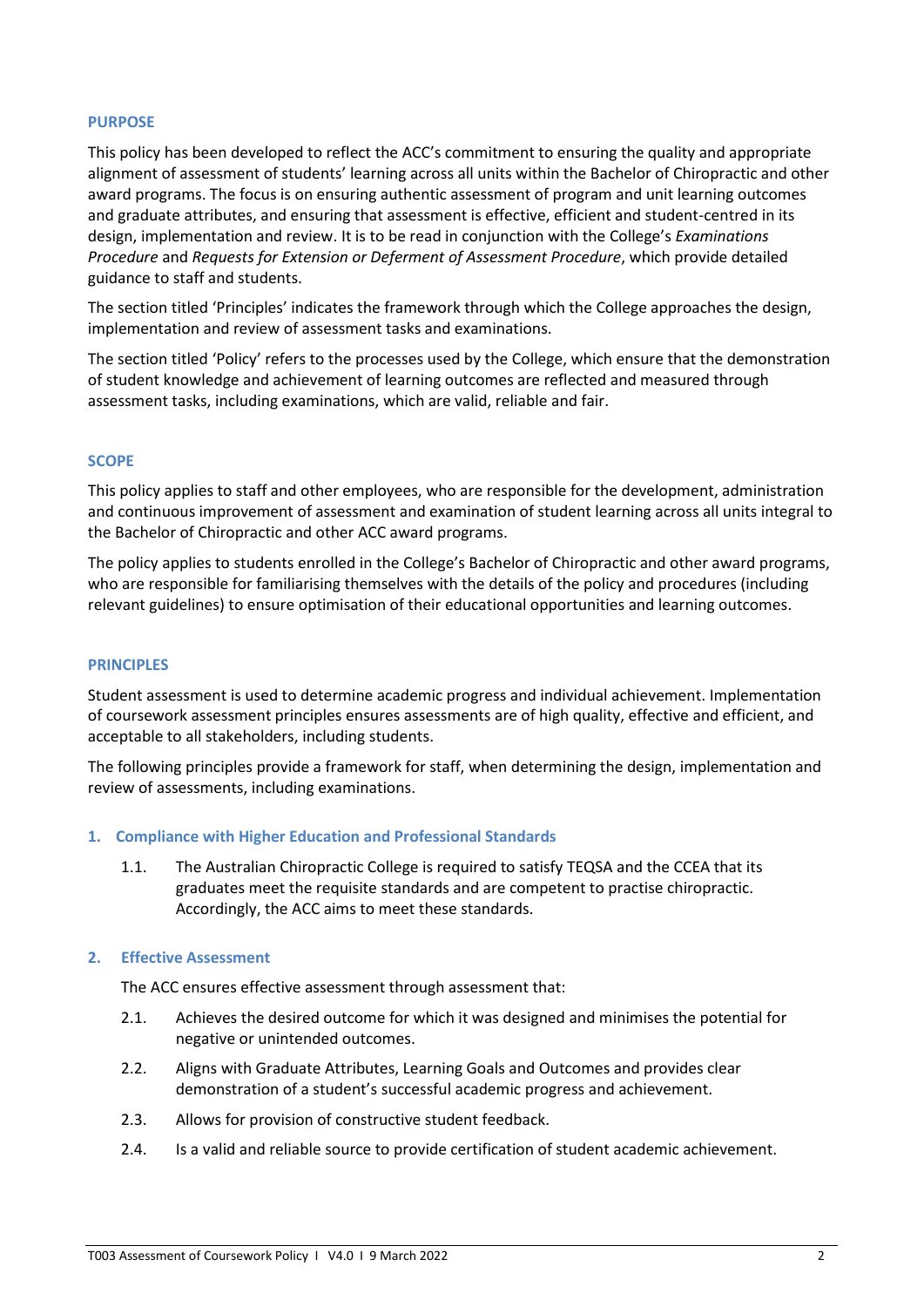2.5. Aids in the development of independent learning strategies and capabilities through effective and timely grading and constructive feedback.

## **3. Efficient Assessment**

The ACC ensures efficient assessment through:

- 3.1. Assessment tasks that are designed to allow for the minimum number of assessments whilst ensuring sufficient evidence of student progression and learning.
- 3.2. Optimisation of the potential benefit of assessment to a student via a grade allocated mark and the through the quality, and quantity and timely provision of critical feedback.
- 3.3. Optimisation of staff gains through their efforts in designing, implementing and providing assessment of tasks provided to students.

## **4. Student-Centred Assessment**

The ACC ensures student-centred assessment through:

- 4.1. Assessments that are designed to take into account the diversity in student background, academic history and experience, and allow for maximum opportunity to demonstrate achievement of learning outcomes.
- 4.2. Review processes that ensure continuous fairness, consistency and transparency in design and delivery, and assessment criteria.
- 4.3. Providing opportunity for student appeal against any of the following:
	- Assessment design.
	- Implementation.
	- Grading criteria or procedures.
- 4.4. Ensuring that students understand their rights to:
	- Fair, consistent, equitable and transparent assessment guidelines and practices.
	- Reasonable support and learning systems to, wherever possible, eliminate or reduce potential barriers to success, particularity in areas of disability. Refer to the College's *Disability Policy* and *Disability Support Procedures* for further information.

# **POLICY**

## **1. Scope and Purpose of Assessment**

The purpose of assessment, including examinations, is to measure student learning outcomes associated with each unit of study.

The ACC therefore ensures that:

- 1.1. Unit learning outcomes are clearly stated in each unit profile.
- 1.2. All assessment tasks have alignment with at least one learning outcome and graduate attribute. Having all learning outcomes assessed under one assessment tool is not considered good practice nor is the notion of having individual assessments for each learning outcome. This is considered ineffective and inefficient.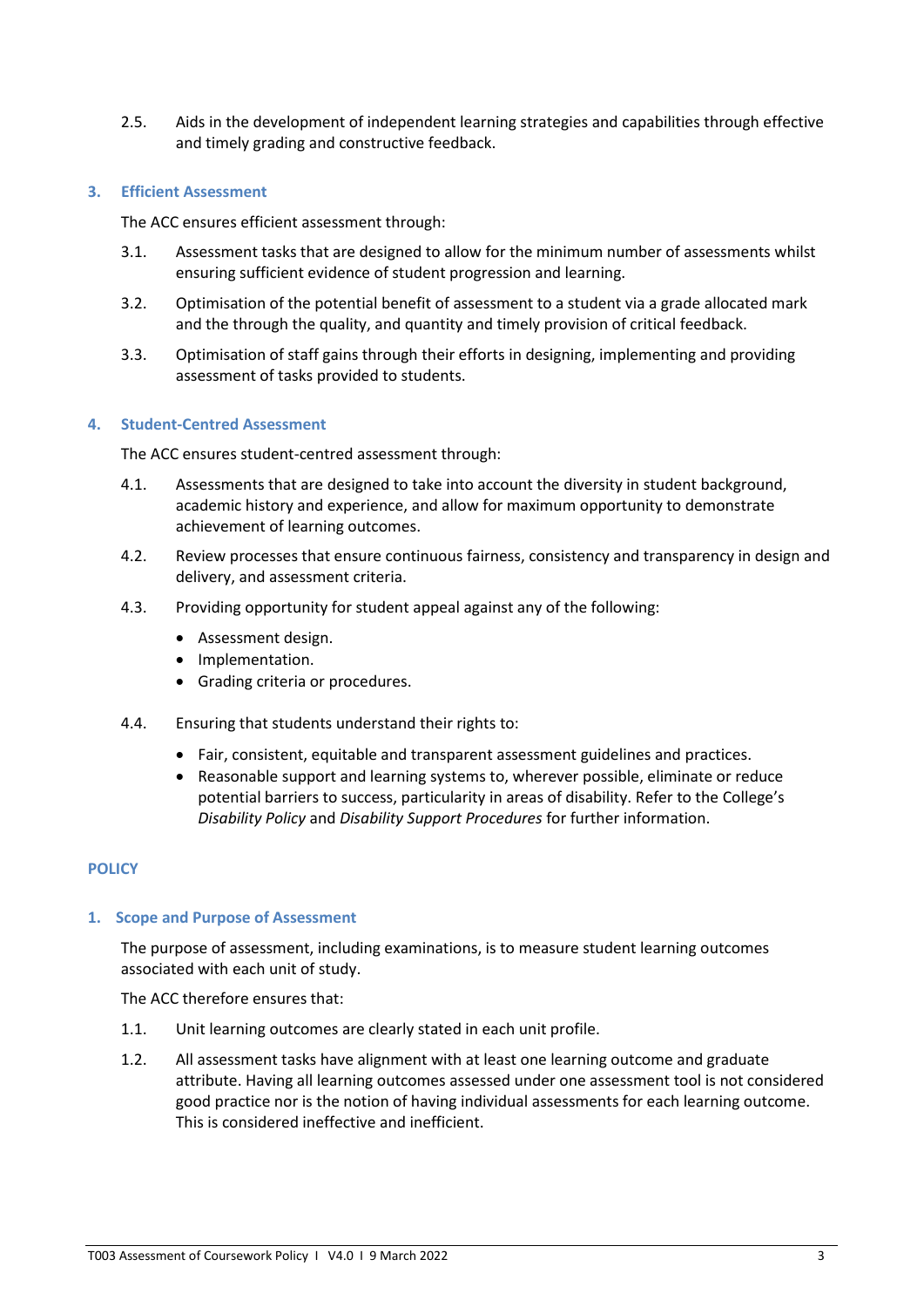- 1.3. The principles of authentic assessment are observed. This involves the assessment of one or more aligned learning outcomes per task. Learning outcomes are not to be repeatedly assessed via different assessment tasks.
- 1.4. Each unit profile will clearly demonstrate the following:
	- The relationship between assessment task and learning outcome.
	- All fundamental details of an assessment including the aspects of each task, marking criteria and/or rubrics.
- 1.5. Assessments are proportional to unit credit and appropriate to the AQF level of course study.
- 1.6. Hurdle assessments are used where they are required by safety or professional accreditation, registration or licensing requirements. Hurdle assessment tasks are clearly identified in the unit profile.
- 1.7. There are not more than 3 separate assessment tasks with hurdle requirements per unit.
- 1.8. There are no hurdle requirement/s in assessment tasks weighted at less than 20% of the total assessment.
- 1.9. The consequences of not meeting a hurdle requirement are made explicit to students.
- 1.10. A student who fails a hurdle assessment will fail the unit regardless of the overall unit mark they achieve.
- 1.11. Assessment hurdles require the specific endorsement of the Academic Dean.

## **2. Assessment Timetable**

- 2.1. Assessment timetables are appropriately constructed to ensure a distribution of assessments that take into account the full range of academic demands on the student at any one point in time.
- 2.2. Special consideration and arrangements are made to ensure optimisation of academic success for those students with a disability or special needs. Refer to *Student Support Policy and Procedures*.
- 2.3. Ongoing constructive feedback is provided through the implementation of formative assessment tasks, thereby providing students with the opportunity to receive academic support and advice prior to summative assessment.
- 2.4. Students are provided with adequate time to submit an assessment which may be subject to the possibility of equipment failure, or lack of availability of, or limited access to, references or learning materials.

# **3. Assessment Tasks**

- 3.1. A variety of assessment tasks (written paper, practical test) are designed, taking into consideration the following:
	- Demonstrable alignment against one or more learning outcomes.
	- Valid and reliable means of assessment of student achievement and their attainment of the desired learning outcome(s).
	- Balancing the length and complexity of each assessment against the full load of academic demands on a student's time.
- 3.2. The opportunity to practise or experience each type of assessment prior to summative assessment is provided, within reason.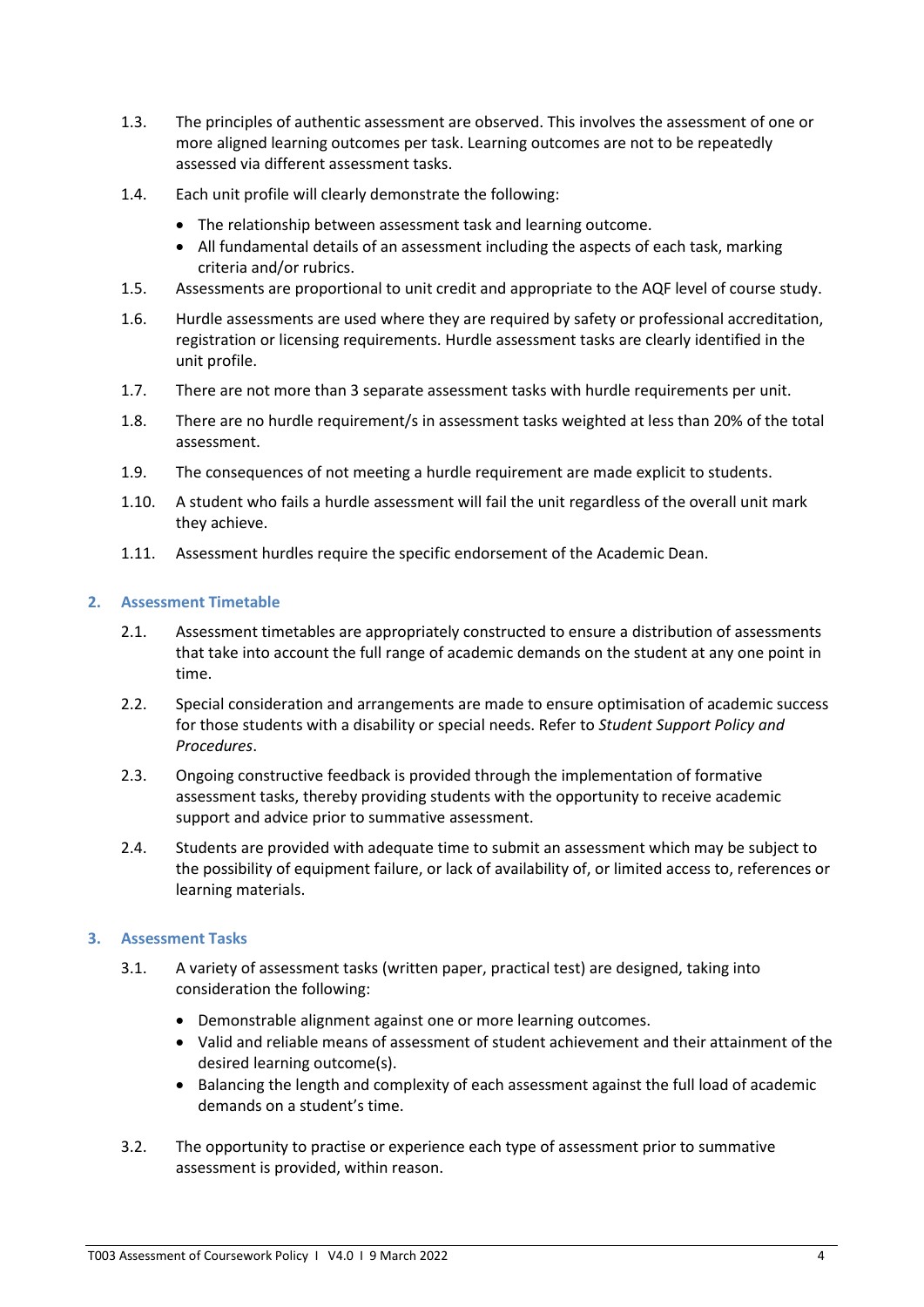- 3.3. Each unit of study has no more than 4 items of assessment, and may have up to 4 different types of assessment, including examinations. Any exceptions require the approval of the Learning and Teaching Committee.
- 3.4. The timing and weighting of assessments in each unit of study takes into account the College's commitment to promoting student engagement and learning, early assessment of a student's preparedness for learning, and areas where support may be needed.
- 3.5. Final assessment items in any unit of study, including a final examination, may only account for a maximum of 60% of total marks. Any exceptions require the approval of the Learning and Teaching Committee.
- 3.6. Unit profiles contain clear descriptions of each assessment item, identifying the following:
	- Relationship identified against aligned learning outcome.
	- Assessment criteria against which student performance will be measured (marking rubrics);
	- Assessment task weighting'
	- Pass/Fail specified criteria in terms of minimum performance/marks (if applicable).
	- Referencing type.
	- Due dates and return dates.
	- Examination conditions (closed/open book).
	- Assessment specifications individual or collaborative work, maximum lengths, penalties for breach of specifications.
- 3.7. Any changes to the nature or scope of the assessment during a given Semester are only possible with the agreement of the students and through the approval of the Academic Dean and endorsement by the Learning and Teaching Committee, prior to formal notification of the change to students. Any proposed changes will allow adequate time for students to prepare, so as not to disadvantage any student.

## **4. Referencing for Written Assignments/Assessments**

- 4.1. Required referencing style(s) are outlined within each Unit Profile and all efforts are made to maintain consistency in referencing style across all units within an award program.
- 4.2. All material produced and provided by the College for a particular unit recommends and uses the nominated referencing style.
- 4.3. Referencing style(s) required for assessment tasks is reiterated with the assessment criteria and is stated in the Unit Profile.

## **5. Marking of Assessment Tasks**

- 5.1. Assessment tasks, excluding exams, are marked according to the published assessment criteria.
- 5.2. Marks are allocated based on the student performance against the assessment criteria, using marking rubrics. Mark deductions will be implemented should the student fail to meet these criteria or breach assessment marking criteria, particularly with regard to submission dates, length of text in written assignments and referencing.
- 5.3. Allocated marks toward each assessment task are proportionate to the work and effort expected of the student for successful achievement, as detailed in the marking rubric.
- 5.4. Specific passing requirements, including minimum mark and performance requirements, are clearly outlined within the unit profile.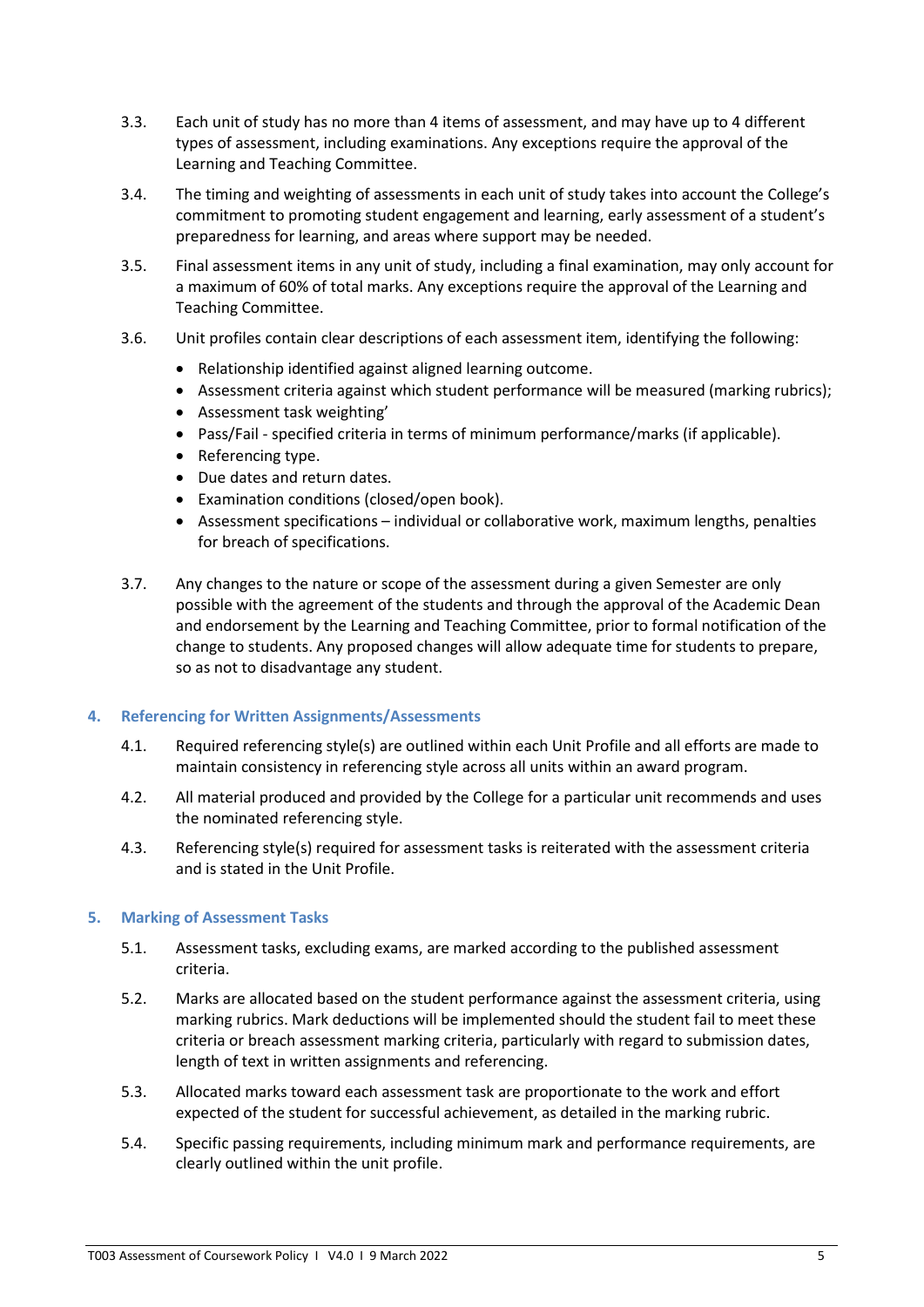- 5.5. All grades are reviewed and passed through a moderation process prior to release to the students. Any grades that may be released prior to this process are considered provisional and may be subject to change. Refer to *Academic Moderation Policy and Procedures*.
- 5.6. Specified Certification of Grade dates are published prior to the commencement of each academic year and made available to staff and students.
- 5.7. Supporting documentation is provided as evidence toward all academic decisions, in particular those with the potential for adverse implications for student academic progression.
- 5.8. Those students registered for student support have adequate arrangements in place to ensure transparency, fairness and equity in the assessment process. Refer to ACC *Student Support Policy and Procedures* and *Equity (Anti-discrimination) Policy*.

## **6. Feedback on Assessment Tasks**

- 6.1. Timely and constructive feedback is provided on all assessment tasks throughout the semester to help facilitate optimisation of student learning opportunities. All feedback is provided in sufficient time to allow for academic support and advice where required, thus allowing for the opportunity for improvement prior to subsequent assessment tasks.
- 6.2. Feedback is provided to students no less than one week before the submission date of the next assessment item and no later than 10 working days after submission.
- 6.3. Feedback is provided individually or on a group basis, and may consist of the following:
	- Identification of weaknesses.
	- Identification of strengths.
	- Suggestions on how to make improvements.
- 6.4. Staff provide a written summary on the assessment outcomes for each unit, including the performance of the cohort, student feedback, and suggestions as to possible changes for future implementation for increased efficiency and effectiveness. *Refer to Academic Moderation Policy and Procedures*.

## **7. Academic Support**

- 7.1. The academic progress of each student is closely monitored to help in the early identification of at risk students or those who may require academic support.
- 7.2. Academic support provides clarification of assessment errors due to misunderstanding of assessment criteria.
- 7.3. Academic support is designed to assist students in the development of learning strategies and skills to enable them to improve upon their academic performance.

## **8. Special Assessment**

- 8.1. A request for a special assessment may be put forward by a staff member to the Academic Dean should they feel that the academic performance of an individual or group of students is in question and requires clarification.
- 8.2. Special assessment criteria, implementation and delivery will be consistent with the initial assessment measures.
- 8.3. Special assessments will result in either an interim result or final grade.
- 8.4. Students are not permitted to apply for special assessment.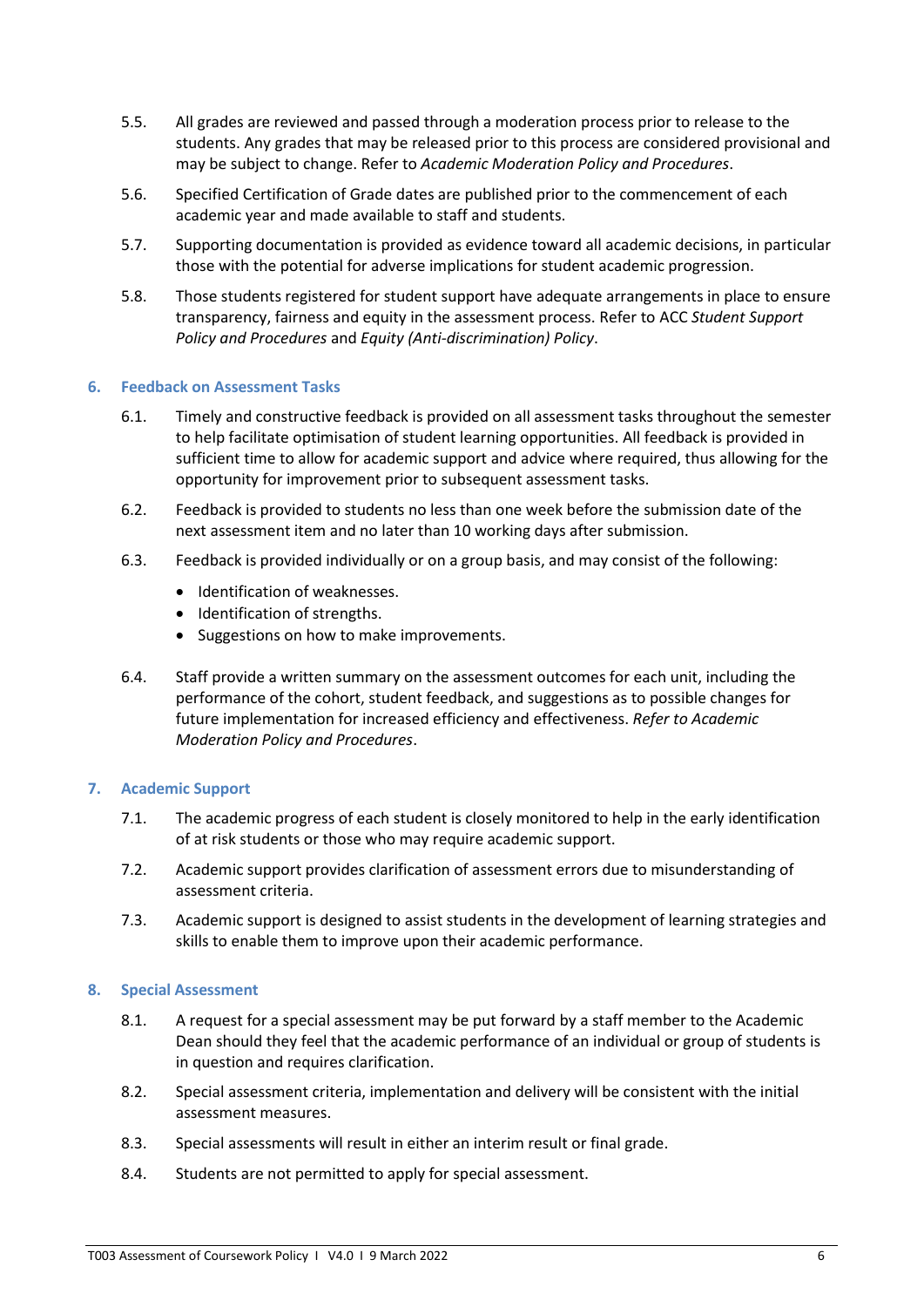#### **9. Review of Grade and Appeals**

9.1. Students have the right to request a review of grade and/or appeal against the outcome of academic decisions as outlined in the College's *Review of Grade Policy and Procedure* and *Student Academic Appeals Procedure*.

#### **10. Examination Procedures**

10.1. Examination (exam) procedures include expectations for staff and students, and are designed to ensure standardisation of exam requirements, and transparency, efficiency and effectiveness in the development and delivery of exams. The procedures are documented in detail in the College's *Examination Procedure* document.

#### **11. Students with a Disability – Assessment (including Examinations) Arrangements**

11.1. With regard to students who, at the time of enrolment, identify themselves as having a disability, the College will give due consideration to reasonable adjustments to student requirements, including assessments, as outlined in The College's *Disability Policy and Procedures*, and *Student Support Policy and Procedures*.

#### **12. Principles for Special Consideration**

- 12.1. The only ground on which a student may appeal for Special Consideration is where their assessments, including examinations, have been adversely affected by exceptional circumstances.
- 12.2. The following principles apply when considering grounds for special consideration:
	- Equity.
	- Consistency.
	- Fairness.
	- Effectiveness.
	- Timeliness.
- 12.3. The responsibility for determining the process whereby a request for Special Consideration is to be managed lies with the Academic Dean. The process may include, but is not limited to, referral of the student to the *Requests for Extension or Deferment of Assessment Procedure*.

#### **13. Assessment Extensions and Deferments**

- 13.1. An Extension to a due date for submission of an assignment is limited to 5 days from the initial published due submission date, is not applicable to an examination. Requests are on only considered on the basis of admissible grounds.
- 13.2. A Deferment (different to an extension) is potentially applicable to both examinations and other assessments, and a separate set of conditions apply.
- 13.3. In both instances (extensions and deferments), the procedures for student applications, admissible grounds, limitations, and timelines for decisions are outlined in the College's *Requests for Extension or Deferment of Assessment Procedure*.
- 13.4. Admissible grounds for applications include:
	- Medical grounds.
	- Personal/family situation.
	- Work-related.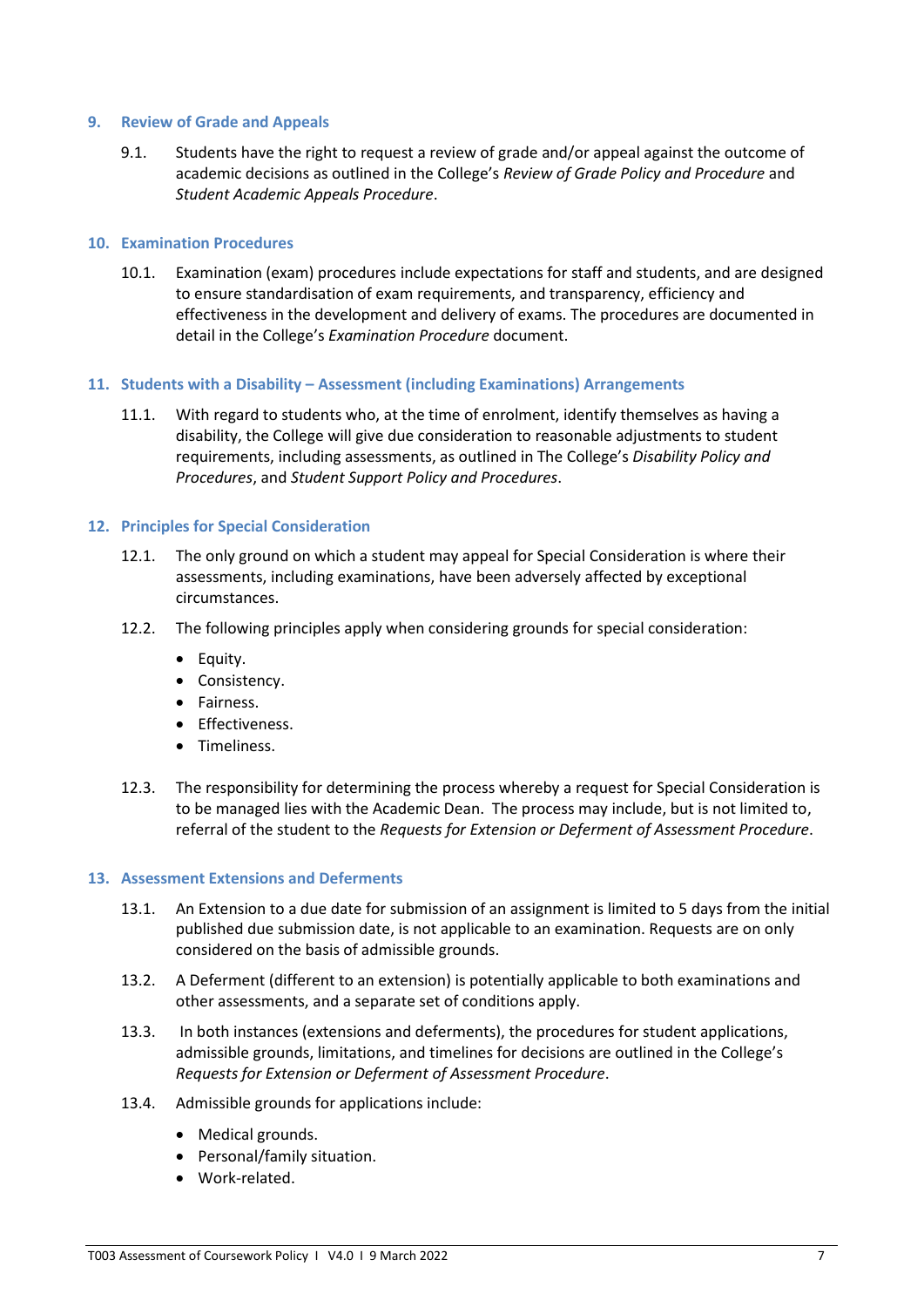- Other unavoidable or unforeseen circumstance.
- 13.5. The final responsibility for determining the outcome of an assessment extension request or deferment and whether a late penalty will apply resides with the Academic Dean.

## **14. Responsibilities**

- 14.1. Academic Board and its subcommittees are responsible for:
	- Implementation and monitoring of this policy across the program to ensure effectiveness and consistency.
	- Development of systematic assessment review procedures and practices. Refer to the College's *Annual Course Performance and Unit Enhancement Reports Policy and Procedures.*
- 14.2. The Academic Dean is responsible for:
	- Implementation of this policy across all program units.
	- Effective communication of assessment policy, procedures and guidelines to both staff and students through the dissemination of concise information and expectations regarding adherence to systems and processes that enable effectiveness and consistency of implementation of assessments.
	- Review of procedures and practices concerning assessment development and implementation. Refer to the *Annual Course Performance and Unit Enhancement Reports Policy and Procedures.*
- 14.3. Academic Staff are responsible for:
	- Familiarising themselves with the principles and related policy and procedures pertaining to assessment as well as clearly understanding their appropriate roles and responsibilities relating to assessment.
	- Ensuring that assessment guidelines and practices are implemented in a manner which is fair, consistent, equitable and transparent.
	- Monitoring assessment review practices regularly to maintain continuous improvement and effectiveness of assessment material.
- 14.4. The College is responsible for ensuring:
	- A high standard and quality of academic teaching staff, who will be required to demonstrate active engagement in the scholarship of learning and teaching and who will have access to on-going professional development to support innovation and continuous improvement in learning and teaching practices, including assessment.
	- Continued and regular assessment of learning and teaching resources and services, to ensure quality, quantity and currency with contemporary and benchmarked standards.
	- The administration and record keeping systems maintain all academic assessments, records and results relevant to the *Assessment of Coursework Policy, Examinations Procedure,* and *Extensions or Deferment of Assessment Procedure*.
- 14.5. Students are responsible for ensuring that they:
	- Are familiar with this policy, corresponding procedures, and the College's Student Handbook.
	- Follow this policy and corresponding procedures.
	- Utilise assessment feedback appropriately to ensure quality learning.